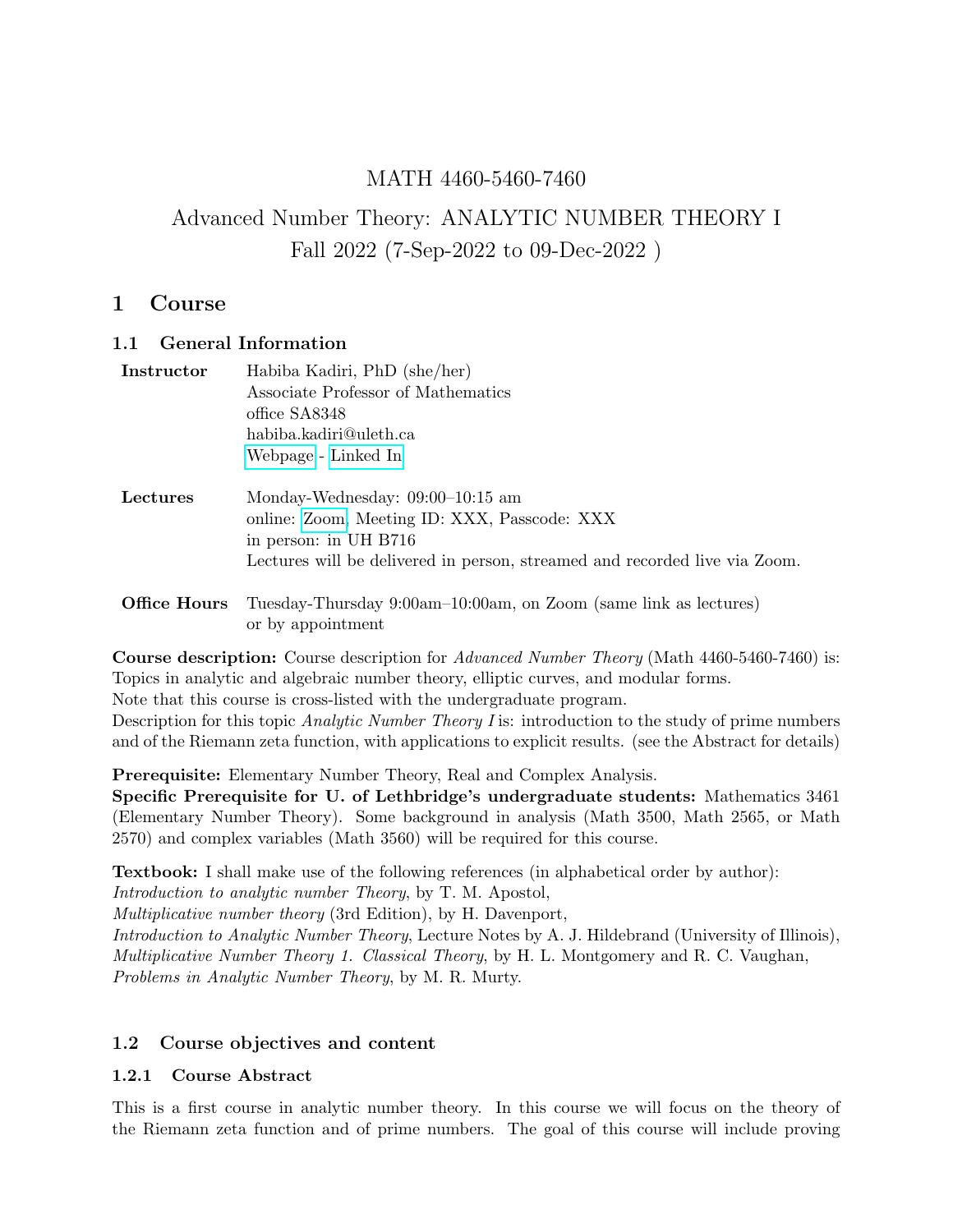explicit bounds for the number  $\pi(x)$  of primes which are less than a given number x. Building analytical tools to prove the prime number theorem (PNT) will be at the core of this course. We will explore and compare explicit formulas, whether they are using smooth weights or truncated Perron's formula, to relate averages over primes and  $\pi(x)$  to sums over the zeros of zeta. Another originality of this course will be to explore each topic explicitly (essentially by computing all the hidden terms implied in the asymptotic estimates). With this respect, students will get an introduction to relevant programming languages and computational software.

This will be closely connected to Analytic Number Theory 2 proposed by Greg Martin (UBC), as the sequences of topics are coordinated between us; the intention is for students at all PIMS institutions to be able to take the second analytic number theory course as a continuation of the first one with maximum benefit. In addition, these two courses will provide excellent training for students who plan to attend the "Inclusive Paths in Explicit Number Theory" CRG summer school in 2023. All these events are part of the PIMS CRG "L-functions in Analytic Number Theory" 2022-2015.

#### 1.2.2 Background

A basic question is whether a given integer is prime or not. A related question is how many prime numbers are there less than a given number x. Calling this number  $\pi(x)$ , Chebyshev established in 1852 that there exist positive constants  $c_1$  and  $c_2$  satisfying  $c_1 < 1 < c_2$  such that  $c_1 \frac{x}{\log x} \leq \pi(x) \leq$  $c_2 \frac{x}{\log x}$  $\frac{x}{\log x}$  for  $x \geq 2$ . This used elementary sieve methods. Classical analytic number theory spawned from Dirichlet's theorem in 1837 (showing that there are infinitely many prime numbers in any given arithmetic progression), and from Riemann's memoir in 1859 (including some analytic study of the zeta function, the explicit formula relating zeros of zeta to primes, and his famous conjecture on the location of these zeros). In their works they related primes to holomorphic functions called L-functions, denoted  $L(s)$ . Their work shows that the number  $\pi(x)$  of primes less than or equal to x, together with related prime counting functions can be computed in terms of  $L(s)$ .

In this course we will focus on the theory of the Riemann zeta function and of prime numbers. In addition, throughout the course, each topic will be explored numerically.

#### 1.2.3 Table of Contents

- Arithmetic functions: Basic examples; Additive and multiplicative functions; Moebius function; Euler phi function; von Mangoldt function; divisor and sum-of-divisors functions; Dirichlet convolution;
- Asymptotic estimates: Big oh and small oh notation, asymptotic equivalence; Euler's summation formula; summation by parts; convolution; Dirichlet hyperbola method
- Distribution of primes elementary methods: Chebyshev type estimates; Mertens type estimates; Elementary consequences of the PNT; PNT and averages of the Moebius function;
- Dirichlet series and Euler products: Dirichlet series of convolution products; Euler product identity; examples; Dirichlet series and summatory functions (Mellin transform representation of Dirichlet series, analytic continuation of the Riemann zeta function); Inversion formulae (Perron formula);
- The Riemann zeta function: basic properties; upper bounds; lower bounds and zero-free region; functional equation; approximate functional equation;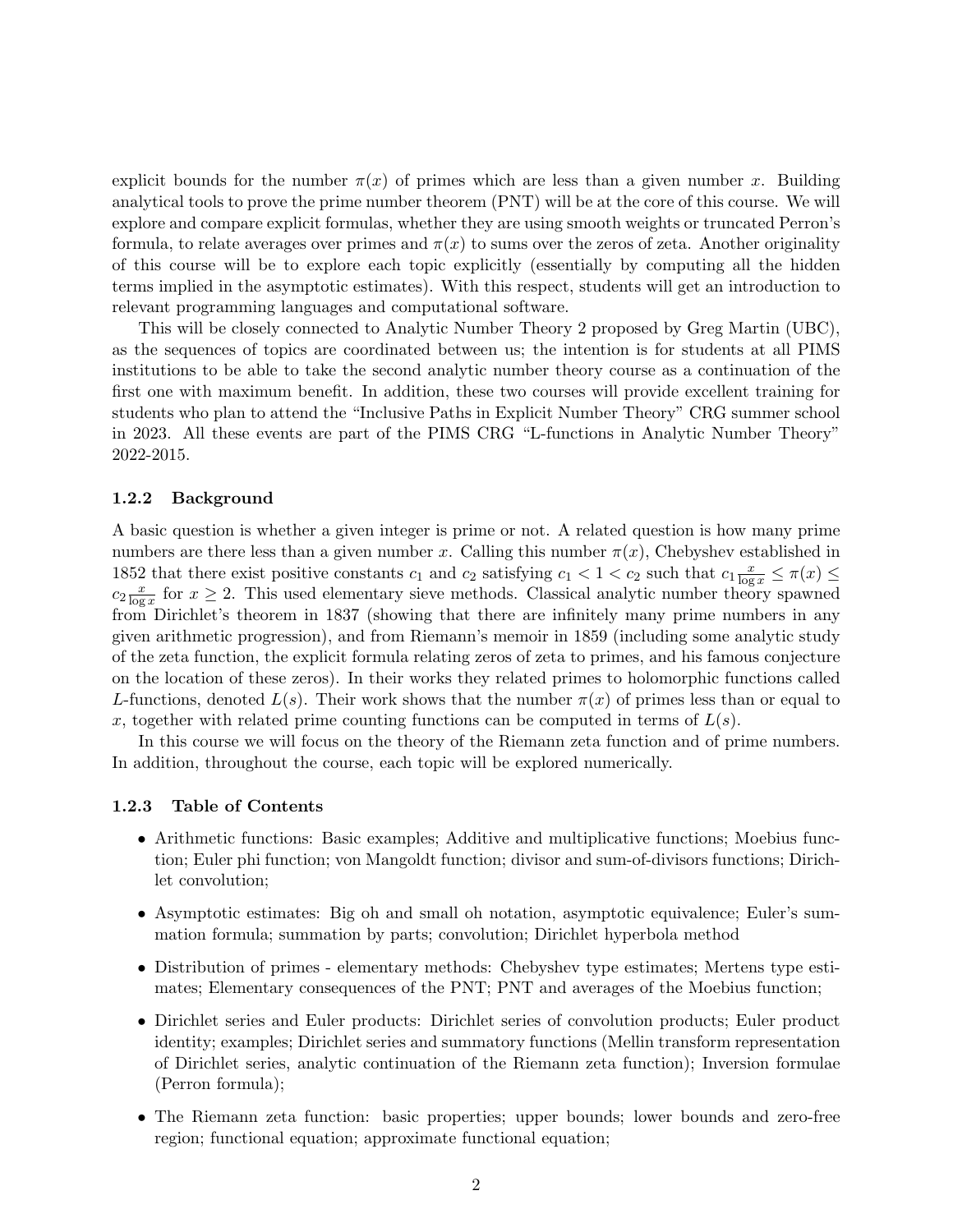• The Prime Number Theorem: proofs via truncated Perron formula and via Guinnand-Weil explicit formula; consequences of the PNT with error term.

### 1.2.4 Hybrid format

This course will be delivered in the hybrid format. The current room booked for this course (UH B716) allows to live stream board lectures. The lectures will be streamed and recorded on Zoom, so as to be accessible to students from all time zones or who have a conflict of schedule. In order to give the same experience for both online and in person students, we are requesting some TA support to have someone in the room monitoring zoom questions and to be overall in charge of the tech support for both the instructor and the students. I have experience organizing a hybrid event with Alberta Number Theory Days XIII at BIRS in November 2021 ([http://www.birs.ca/](http://www.birs.ca/events/2021/2-day-workshops/21w2505) [events/2021/2-day-workshops/21w2505](http://www.birs.ca/events/2021/2-day-workshops/21w2505)): we coordinated the organizing team between online and in person interactions to make sure all participants kept engaged the same way.

All the course material will be posted on Moodle, including course notes and links to the lectures' recordings on the Zoom cloud,. We are also planning to hold office hours only online.

### 1.2.5 Guest lecture

In order to enhance the experience of the students in this course, we plan to invite experts to offer guest lectures (at least online):

- Olivier Ramaré (CNRS, Marseilles) on explicit inversion formulae, Perron's formula, and consequence on the error term in the Prime Number Theorem.
- Nathan Ng (Lethbridge) on smooth weights and Mellin transforms.

### 1.3 Evaluation

Evaluation will be homework based, and will be a combination of assignment problems and projects. The plan is to have 6 assignments and a group project in the following format:

- Assignments will have a core set of questions plus additional ones for the graduate students. Graduate students will return individual work while undergraduate students will have the option to return assignments in group.
- Projects will consist in applying computational tools to make methods covered in class completely explicit. These will be open to collaborative work for, and will be optional for undergraduate students.

### Projects:

Here is a preliminary list of projects students could choose from: explicit zero-free region, explicit upper and lower bounds for zeta, explicit approximate functional equation, estimates for the error term in the PNT using an explicit truncated Perron formula, or explicit weights. This list is not exhaustive and students will be invited to also submit their own proposal on which course topic they wish to explore numerically.